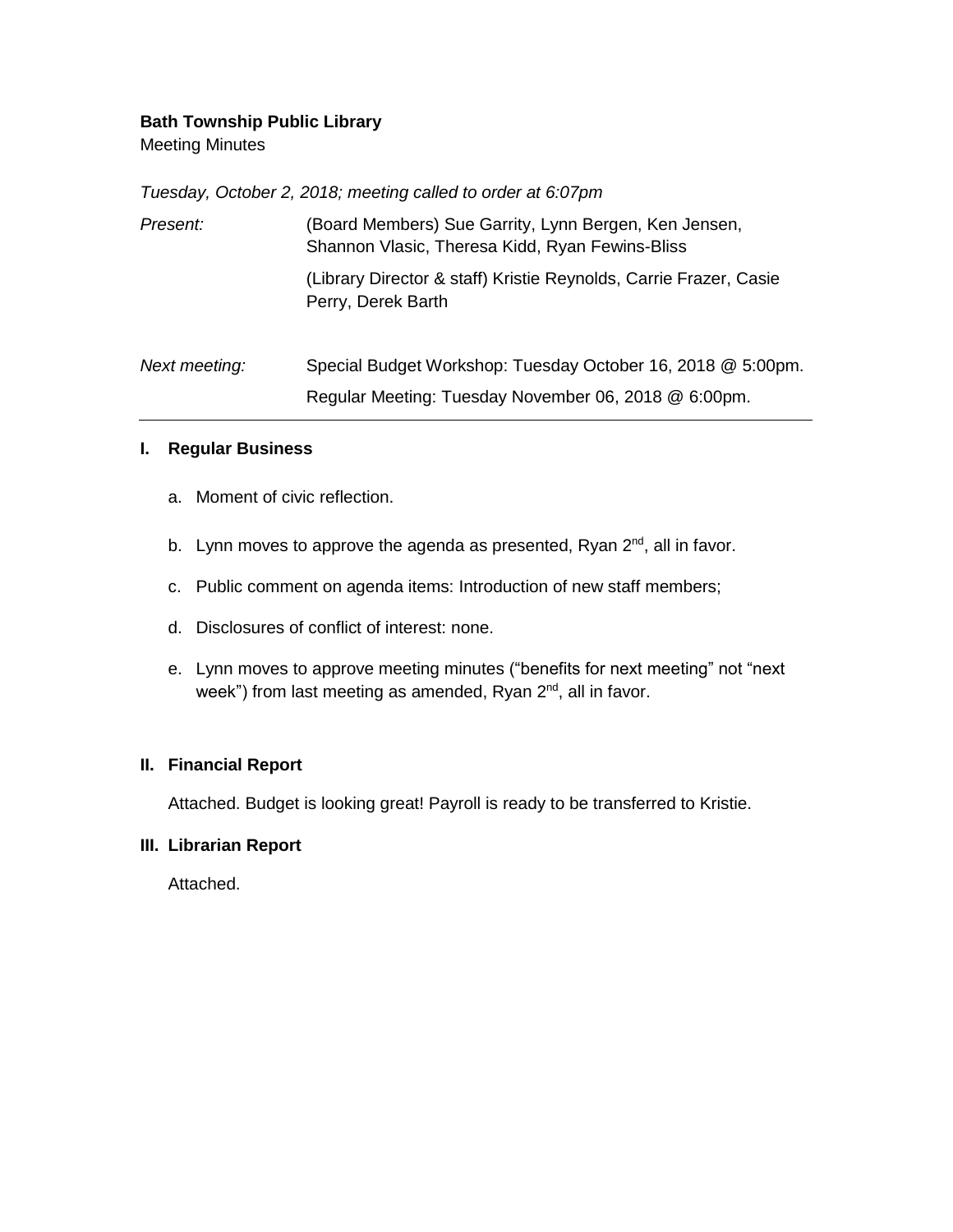## **IV. Discussion**

- a. Legal & Professional; New lease has been signed.
- b. Staffing; Casie Perry new part time clerk; Carrie Frazer new youth librarian.
- c. Scheduling; Update on changing hours operating on new hours for last two days. Kristie has gotten a lot of positive feedback and we have had people visiting the library during those hours. 10-8 M-Th, 10-4 F-Sa.
- d. Upcoming Programs; Power Rangers party was moved to Wednesday due to Homecoming. Casie and Alex are planning a great party! Board Game day, Teen Time, Deer Widows night, JMAC, Baseball Program, all in works. Elizabeth Evans is starting a beginner knitting or crocheting course.
- e. Community Outreach; Friends walking in the homecoming parade, board is invited to join. 4:30 at Middle School.
- f. Technology; Phones are in and working and all have voicemail. Sold old phones for \$15! Quote for new staff PC is attached as cost is over \$1k and Kristie's spending limit. Shannon moves to approve the purchase of the staff computer as presented, for \$1,126.02, Lynn 2<sup>nd</sup>, all in favor.
- g. Policy; review policy and be prepared to discuss at November meeting. The sections highlighted in blue are updated by Kristie.
- h. Continuing Education; Kristie attended New Director's training in September and states that it was wonderful. She was able to meet many new area directors. The state has a training for eRate coming up if we are interested… short version: discounted technology through eRate certification. Kristie is also interested in 2018 business, management, finances New Leadership program through MLA. She will check into both offerings. Kristie also took place in webinar re: State aid. Sue attended Community Engagement Summit; event in partnership with Harwood Institute re: community development. Very interesting and helpful.
- i. Projects;
	- 1. Signage in the works. There is a quote in the director report, but we need someone to do the work.
	- 2. Architect in communication regarding the moveable walls. FTCH will do a presentation if we are interested. Trustees should think about what we would like to see, make a list and be prepared to discuss our ideas as well as how we could engage the community (focus group?) for additional ideas at our November meeting.
	- 3. Shelving new shelving for children's area is here.